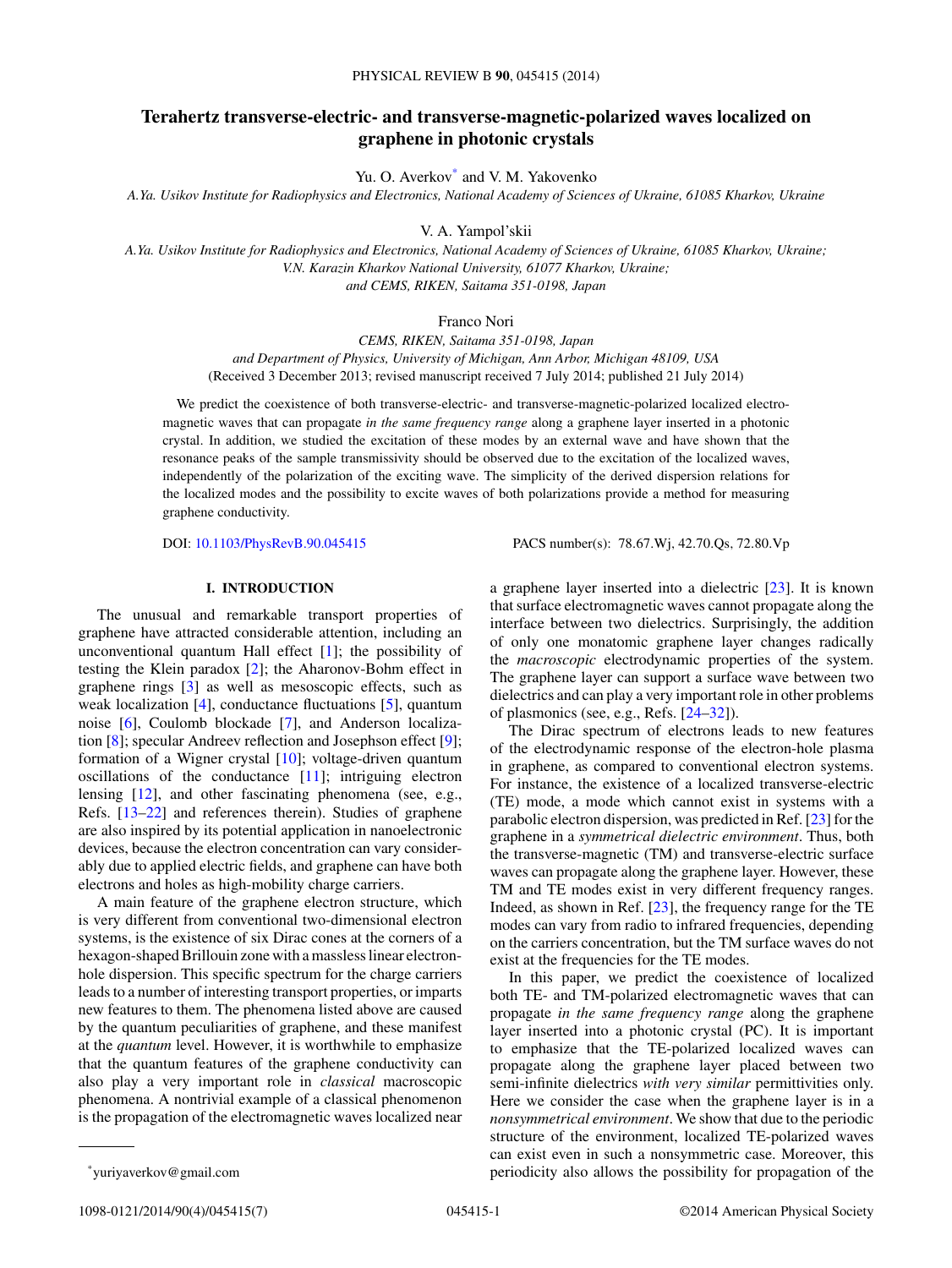<span id="page-1-0"></span>TE- and TM-polarized localized waves in the same frequency range, contrary to the case of propagation of the TE- and TM-polarized waves along the graphene layers placed between two identical semi-infinite dielectrics.

We also consider the problem of the excitation of the TEand TM-polarized modes by the external wave that irradiates the PC-graphene-PC structure. We show that the resonance peak of the transmissivity of the structure appears, when changing the frequency or the incident angle, due to the TM or TE surface wave excitation, independently of the polarization of the exciting wave. The predicted phenomenon can be observed in the terahertz frequency range, which is very important for various applications but not easily accessible with modern electronic and optical devices. This technological perspective provides an additional motivation for study of these phenomena. The analysis of the resonance peaks of the wave transmissivity can give important information on the graphene conductivity in the centimeter, millimeter, and submillimeter wavelength frequency ranges.

# **II. DISPERSION RELATIONS FOR THE TE- AND TM-POLARIZED SURFACE WAVES**

Consider a graphene layer inserted into a photonic crystal. The elementary cell consists of two nonmagnetic dielectrics with permittivities  $\varepsilon_1$ ,  $\varepsilon_2$  and thicknesses  $d_1$ ,  $d_2$ , respectively. The period of the PC structure is  $d = d_1 + d_2$ . The *z* axis is perpendicular to the layers of the PC, and the graphene layer is arranged in the plane  $z = 0$ . Thus, the photonic crystal occupies the half spaces  $z < 0$  and  $z > 0$  (see Fig. 1).

First we consider a TM-polarized surface wave with wave vector  $\vec{k} = (k_x, 0, k_z)$  and with the following components of the electric  $\vec{E}$  and magnetic  $\vec{H}$  fields proportional to exp( $-i\omega t$ ):  $\vec{E} = (E_x, 0, E_z)$  and  $\vec{H} = (0, H_y, 0)$ . The fields in the photonic crystal satisfy the translation condition [\[33\]](#page-6-0)

$$
\begin{pmatrix} H_y[z = (m+1)d] \\ E_x[z = (m+1)d] \end{pmatrix} = \mathbf{M}^{\text{TM}} \begin{pmatrix} H_y(z = md) \\ E_x(z = md) \end{pmatrix}, \qquad (1)
$$



FIG. 1. (Color online) Geometry of the problem for waves localized on the graphene layer.

and the Bloch relation

$$
\begin{pmatrix} H_y[z = (m+1)d] \\ E_x[z = (m+1)d] \end{pmatrix} = \exp(\pm i\varphi) \begin{pmatrix} H_y(z = md) \\ E_x(z = md) \end{pmatrix}, \qquad (2)
$$

where *m* is an integer number,  $M^{TM}$  is the propagation matrix for the TM wave with the elements

$$
M_{11}^{\text{TM}} = \cos \varphi_1 \cos \varphi_2 - \frac{\varepsilon_2 k_{1z}}{\varepsilon_1 k_{2z}} \sin \varphi_1 \sin \varphi_2, \tag{3}
$$

$$
M_{12}^{\text{TM}} = i \frac{\omega \varepsilon_1}{c k_{1z}} \sin \varphi_1 \cos \varphi_2 + i \frac{\omega \varepsilon_2}{c k_{2z}} \sin \varphi_2 \cos \varphi_1, \quad (4)
$$

$$
M_{21}^{\text{TM}} = i \frac{ck_{1z}}{\omega \varepsilon_1} \sin \varphi_1 \cos \varphi_2 + i \frac{ck_{2z}}{\omega \varepsilon_2} \sin \varphi_2 \cos \varphi_1, \quad (5)
$$

$$
M_{22}^{\text{TM}} = \cos \varphi_1 \cos \varphi_2 - \frac{\varepsilon_1 k_{2z}}{\varepsilon_2 k_{1z}} \sin \varphi_1 \sin \varphi_2, \qquad (6)
$$

where  $\varphi_j = k_{jz}d_j$  (*j* = 1,2),  $k_{jz} = \sqrt{k_0^2 \varepsilon_j - k_x^2}$ ,  $k_0 = \omega/c$ ,  $\omega$ is the wave frequency,  $\varphi = qd$ , *q* is the complex Bloch number, and  $\cos \varphi = (M_{11}^{TM} + M_{22}^{TM})/2$  [\[33\]](#page-6-0). For the determinacy, we assume that Im( $q$ ) > 0. In this case, the signs "+" and "−" in the exponent in Eq.  $(2)$  correspond to the electromagnetic fields in the regions  $z > 0$  and  $z < 0$ , respectively.

The boundary conditions on the graphene layer (at  $z = 0$ ) consist of the continuity of the component  $E<sub>x</sub>$  of the electric field and the presence of the jump of the magnetic-field component  $H<sub>v</sub>$ , caused by the current in graphene,

$$
H_y(+0) - H_y(-0) = -\frac{4\pi\sigma}{c} E_x(0). \tag{7}
$$

Here  $\sigma = \sigma^{\text{intra}} + \sigma^{\text{inter}}$  is the graphene conductivity, which is the sum of the intraband conductivity  $\sigma$ <sup>intra</sup> and interband conductivity  $\sigma^{\text{inter}}$  [\[34\]](#page-6-0). For a degenerate electron gas, when  $k_B T \ll \mu$  (here  $k_B$  is the Boltzmann constant, *T* is the graphene temperature, and  $\mu$  is the chemical potential),  $\sigma$ <sup>intra</sup> and  $\sigma$ <sup>inter</sup> can be written as [\[34\]](#page-6-0)

$$
\sigma^{\text{intra}} = \frac{i e^2 \mu}{\pi \hbar^2 (\omega + i v)},\tag{8}
$$

$$
\sigma^{\text{inter}} = \frac{e^2}{4\hbar} \bigg[ \theta(\hbar\omega - 2\mu) - \frac{i}{2\pi} \ln \frac{(\hbar\omega + 2\mu)^2}{(\hbar\omega - 2\mu)^2 + (2k_BT)^2} \bigg],\tag{9}
$$

where *ν* is the intraband electron relaxation frequency and  $\theta(x)$ is the Heaviside step function.

Using Eqs.  $(1)$ – $(7)$ , we obtain the following dispersion relation for the TM-polarized surface wave:

$$
\sin \varphi = \frac{2\pi i \sigma}{c} M_{21}^{\text{TM}}.
$$
 (10)

Similarly, we can derive the dispersion relation for the TE-polarized surface wave with the following components of the electromagnetic field and the wave vector:  $\vec{E} = (0, E_y, 0)$ ,  $\vec{H} = (H_x, 0, H_z)$ , and  $\vec{k} = (k_x, 0, k_z)$ . The fields in the photonic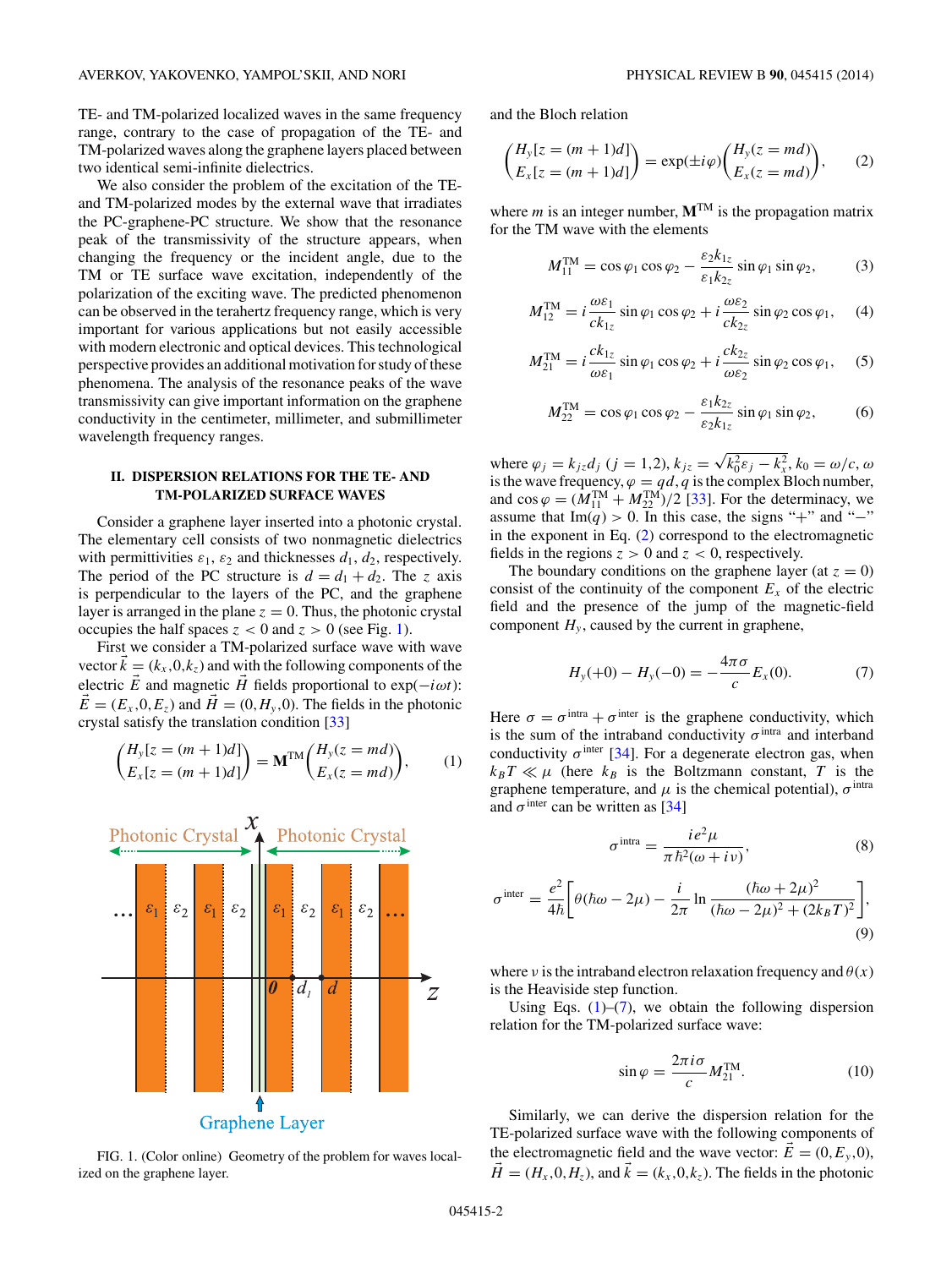<span id="page-2-0"></span>crystal satisfy the conditions [\[33\]](#page-6-0)

$$
\begin{pmatrix} E_y[z = (m+1)d] \\ H_x[z = (m+1)d] \end{pmatrix} = \mathbf{M}^{TE} \begin{pmatrix} E_y(z = md) \\ H_x(z = md) \end{pmatrix}, \tag{11}
$$

$$
\begin{pmatrix} E_y[z = (m+1)d] \\ H_x[z = (m+1)d] \end{pmatrix} = \exp(\pm i\varphi) \begin{pmatrix} E_y(z = md) \\ H_x(z = md) \end{pmatrix}, \qquad (12)
$$

where  $M<sup>TE</sup>$  is the propagation matrix for the TE wave with components

$$
M_{11}^{TE} = \cos\varphi_1 \cos\varphi_2 - \frac{k_{1z}}{k_{2z}} \sin\varphi_1 \sin\varphi_2, \qquad (13)
$$

$$
M_{12}^{\text{TE}} = -i \frac{\omega}{ck_{1z}} \sin \varphi_1 \cos \varphi_2 - i \frac{\omega}{ck_{2z}} \sin \varphi_2 \cos \varphi_1, \quad (14)
$$

$$
M_{21}^{\text{TE}} = -i \frac{ck_{1z}}{\omega} \sin \varphi_1 \cos \varphi_2 - i \frac{ck_{2z}}{\omega} \sin \varphi_2 \cos \varphi_1, \quad (15)
$$

$$
M_{22}^{\text{TE}} = \cos \varphi_1 \cos \varphi_2 - \frac{k_{2z}}{k_{1z}} \sin \varphi_1 \sin \varphi_2. \tag{16}
$$

Afterward, we obtain the dispersion relation for the TE surface wave in the form

$$
\sin \varphi = -\frac{2\pi i \sigma}{c} M_{12}^{\text{TE}}, \tag{17}
$$

where  $\cos \varphi = (M_{11}^{\text{TE}} + M_{22}^{\text{TE}})/2$  [\[33\]](#page-6-0).

### **III. ANALYSIS OF THE DISPERSION CURVES**

For the numerical calculations of the dispersion curves, we assume that  $T = 10$  K and the graphene electron concentration  $n = 1.5 \times 10^{15} \text{ m}^{-2}$ . The corresponding chemical potential  $\mu$ is about 45 meV (or 522 K). These parameters are in agreement with experimental results [\[35\]](#page-6-0). We will neglect the dissipative losses and consider the graphene conductivities  $\sigma$ <sup>intra</sup> and  $\sigma$ <sup>inter</sup> as purely imaginary values.

#### **A. Dispersion curves for the TM-polarized surface modes**

Curves 1–3 in Fig. 2 show the numerically calculated dispersion curves for the TM-polarized surface waves. The wave frequency is normalized to  $\omega_0 = 2\pi \times 10^{12} \text{ s}^{-1}$  (terahertz range). Hereafter, we assume the following parameters for the photonic crystal:  $d_1 = d_2 = 1.2 c/\omega_0$ ,  $\varepsilon_1 = 3.8$  (this value corresponds to silica glass), and  $\varepsilon_2 = 2.04$  (Teflon) (see Refs. [\[36,37\]](#page-6-0)). Curves 4 and 5 are the light lines for silica glass and Teflon, respectively. All the dispersion curves run within the forbidden zones (regions marked by yellow) of the infinite photonic crystal. Note that the edges of these forbidden zones, expressed in dimensionless coordinates  $\omega/\omega_0$  and  $ck_x/\omega_0$ , are the same for different frequency ranges. However, the positions of the dispersion curves depend substantially on the choice of *ω*0. One can see that each of the forbidden zones of the photonic crystal contains one branch of the spectrum for the TM-polarized surface wave.

Note that the dispersion curve, which corresponds to the dispersion relation for the waves localized near the graphene layer placed between the semi-infinite Teflon and semi-infinite silica glass, practically coincides with curve 1 in Fig. 2. This coincidence means that replacing the semi-infinite Teflon and



FIG. 2. (Color online) Dispersion curves 1–3 for the TMpolarized surface waves in the PC-graphene-PC structure in the THz frequency range. Curves 4 and 5 are the light lines for silica glass and Teflon, respectively. Here  $\mu/\hbar\omega_0 \approx 11$ . The forbidden zones are marked in yellow. The square on curve 2 indicates the values of *ω* and  $k_x$  which correspond to the peak of the transmissivity arising due to the excitation of the TM-polarized mode (see the next section).

semi-infinite silica glass by the photonic crystals does not change significantly the dispersion curve for the TM-polarized surface wave in the THz frequency range. However, this remark only concerns the first forbidden zone.

This fact has a simple physical interpretation. Namely, the plasmons (TM modes) near the graphene layer are extremely localized, and at large frequencies, the evanescent tail can be smaller than the thickness of the dielectric layers. In other words, graphene can truly "see" only the nearest uniform dielectrics. On the other hand, in the low-frequency limit (when the evanescent tail becomes larger), the graphene layer will be able to see many layers of the photonic crystal, changing the plasmon dispersion relation. To demonstrate this, we present some numerical estimates for the dimensionless localization depth  $\xi = k_x / Im(q)$  of the electromagnetic fields of the TM-polarized waves. Recall that  $k_x$  is the wave vector of the localized mode and  $\text{Im}(q)$  is the Bloch decay constant. Physically, the value of *ξ* is the ratio of the distance from the graphene layer, where the field amplitudes are reduced by a factor of  $e \approx 2.718$ , to the wavelength. For the mode in the first forbidden zone, we have  $\xi \approx 1.04$  in the THz frequency range and  $\xi \approx 4.35$  in the centimeter-wavelength frequency range (for  $\omega_0 = 2\pi \times 10^{10} \text{ s}^{-1}$ ). Note that curves 2 and 3 on Fig. 2 seem to be lying precisely at the boundaries of the forbidden regions (marked in yellow). This means that these modes are weakly localized near the graphene layer. Indeed, we have  $\xi \approx 534$  and  $\xi \approx 176$  for the modes in the second and third forbidden zones, respectively. The main new remarkable feature of the spectrum for the surface waves in the PC-graphene-PC system, in comparison with the Teflongraphene-silica glass structure, consists in the appearance of additional branches of the spectrum in the second, third, and so on, forbidden zones.

#### **B. Dispersion curves for the TE-polarized surface modes**

Curves 1 and 2 in Fig. [3](#page-3-0) show the dispersion curves for the TE-polarized surface waves in the THz frequency range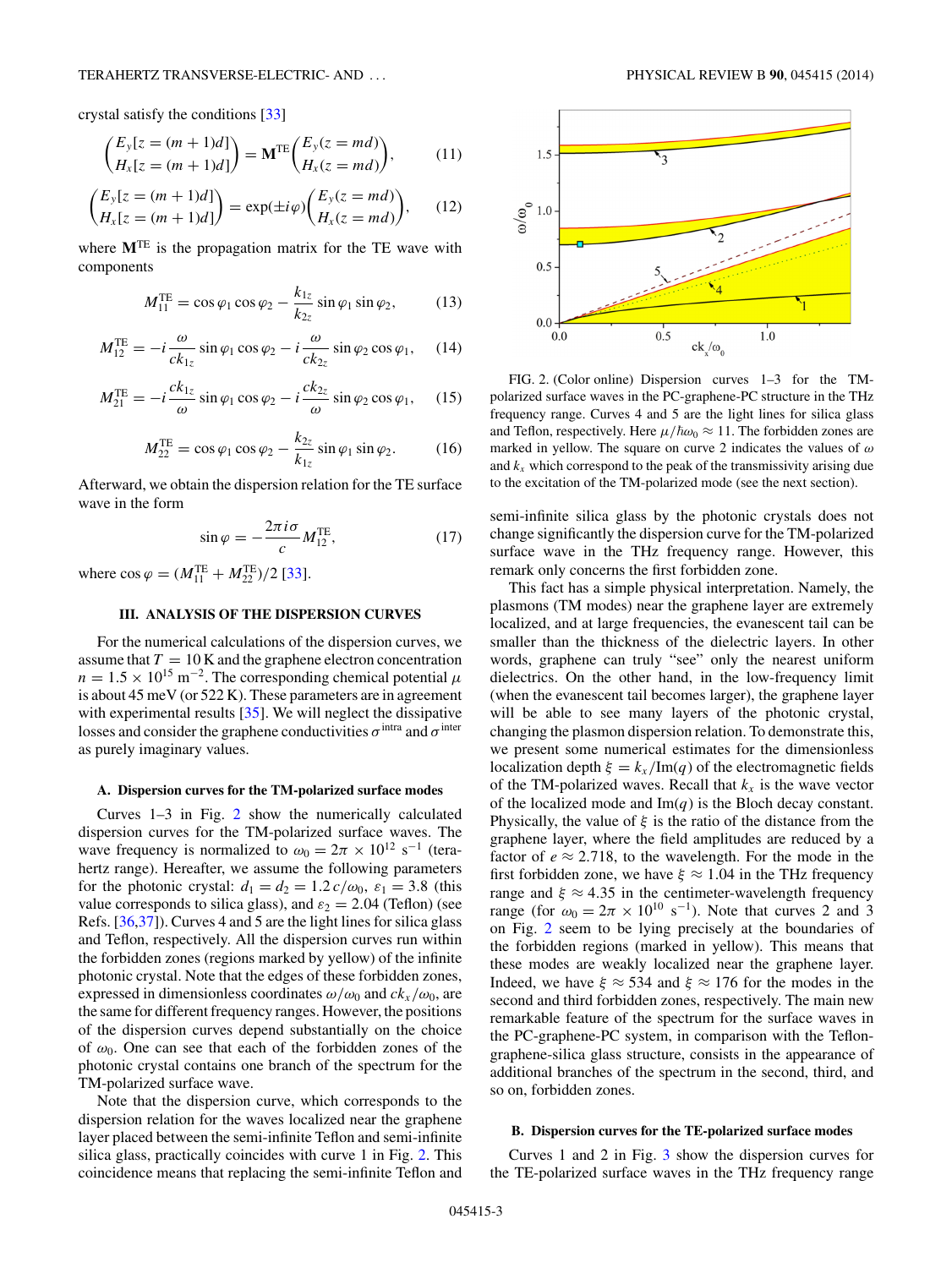<span id="page-3-0"></span>

FIG. 3. (Color online) Dispersion curves for the TE-polarized surface waves in the structure PC-graphene-PC in the THz frequency range (curves 1 and 2). Curves 3 and 4 are the light lines for silica glass and Teflon, respectively. Here  $\mu/\hbar\omega_0 \approx 11$ . The forbidden zones are marked in yellow. The square on curve 1 indicates the values of *ω* and  $k_x$  which correspond to the peak of the transmissivity arising due to the excitation of the TE-polarized mode (see the next section).

for the same parameters of the photonic crystal as in Fig. [2.](#page-2-0) Curves 3 and 4 in Fig. 3 are the light lines for silica glass and Teflon, respectively. The principal difference of the spectrum for the TE-polarized waves, in comparison with TM waves, is the absence of dispersion curves in the first forbidden zone for the terahertz range. Indeed, the dispersion curve appears in the first forbidden zone only when  $\text{Im}(\sigma) < 0$ . In contrast to the usual two-dimensional electron gas with Drude conductivity, this inequality can be satisfied in monolayer (or bilayer  $[38]$ ) graphene. For the chosen values of *n* and *T* , this condition is only satisfied starting with the infrared (IR) frequencies. As seen from Fig. 3, the dispersion curves for the TE modes, as well as for the TM modes (see the dispersion curves 2 and 3 in Fig. [2\)](#page-2-0), are very close to the boundaries of the forbidden zones. This means that these modes are weakly localized near the graphene layer. The numerical estimates of the dimensionless localization depth *ξ* for the TE waves give similar values as for the corresponding TM-polarized modes.

Now we consider the dispersion curves of the TE-polarized modes in the IR frequency range, where unusual transport properties of the graphene layer manifest themselves. These curves (1 and 2) are shown in Fig. 4 for the same parameters of the photonic crystal as in Fig. 3 (however, with the dielectric permittivities  $\varepsilon_1 = 2.25$  and  $\varepsilon_2 = 1.74$  for silica glass and Teflon in the IR frequency range, see Refs. [\[36,37\]](#page-6-0)). The wave frequency is normalized to  $\omega_0 = 2\pi \times 10^{14} \text{ s}^{-1}$ .

As seen from Fig. 4, dispersion curve 2 for the TE-polarized mode in the second forbidden zone is very close to the boundary of the forbidden zone, similar to the case of the THz frequency range. This means that this mode is also weakly localized near the graphene layer. The dispersion curve for the TE mode in the first forbidden zone exists only in a finite-frequency interval. The edges of the corresponding part of the dispersion curve are depicted by the open circle and open triangle on curve 1 in Fig. 4. At higher frequencies, the Bloch phase Im( $\varphi$ ) in the dispersion relation given by Eq. [\(17\)](#page-2-0) is very small, Im( $\varphi$ ) < 10<sup>-5</sup>. The localization depth is much larger



FIG. 4. (Color online) Dispersion curves for the TE-polarized surface waves in the structure PC-graphene-PC in the IR frequency range (curves 1 and 2). Curves 3 and 4 are the light lines for silica glass and Teflon, respectively. Here  $\mu/\hbar\omega_0 \approx 0.11$ . The forbidden zones are marked in yellow. The open circle indicates the starting point of dispersion curve 1. The part of curve 1 between the circle and triangle corresponds to the highest degree of localization of the mode's field.

than the wavelength of the TE mode in this case. To clarify this, it is worthwhile to analyze the frequency-dependence of the conductivity,  $\text{Im}(\sigma) = \text{Im}(\sigma^{\text{intra}}) + \text{Im}(\sigma^{\text{inter}})$ , for the given values of  $\mu$  and *T* at  $\nu = 0$ . This dependence is shown in Fig. 5 for the IR frequency range. The open circle and open triangle in Fig. 5 are in agreement with the same symbols shown on curve 1 in Fig. 4.

The maximum absolute value of  $\text{Im}(\sigma)$  corresponds to the maximum of the Bloch phase Im( $\varphi$ ) ~ 5 × 10<sup>-3</sup> and to the strongest localization of the electromagnetic field of the TE wave near the graphene layer. The conductivity  $Im(\sigma)$ tends to zero when increasing the frequency. As a result, the localization depth becomes 100 times larger for the point marked by the open triangle on curve 1 in Fig. 4.



FIG. 5. (Color online) Frequency dependence of the dimensionless conductivities  $(2\pi/c)$ Im( $\sigma$ <sup>intra</sup>) (curve 1),  $(2\pi/c)$ Im( $\sigma$ <sup>inter</sup>) (curve 2), and  $(2\pi/c)$ Im( $\sigma$ ) (curve 3) calculated by means of Eqs. [\(8\)](#page-1-0) and [\(9\)](#page-1-0) for the given values of  $\mu = 522$  K,  $T = 10$  K, and  $\omega_0 = 2\pi \times$  $10^{14}$  s<sup>-1</sup>, at  $\nu = 0$ .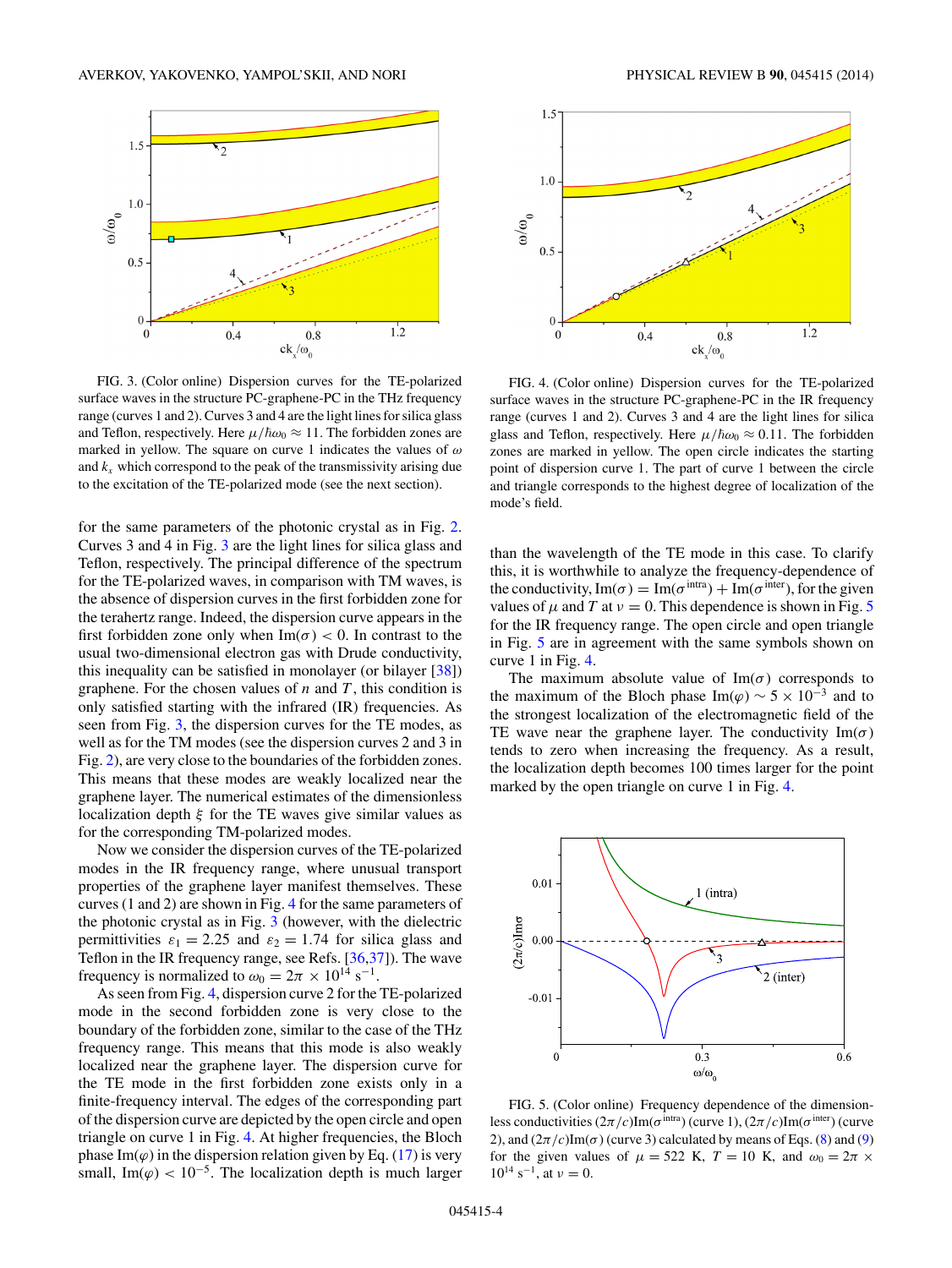# **C. Dispersion curves for TE-polarized surface modes versus the PC parameters**

Note that there are three necessary conditions for the existence of TE-polarized surface waves propagating along a conducting layer placed between *semi-infinite homogeneous* dielectrics. First, according to Ref. [\[23\]](#page-6-0), the linear electronhole dispersion law, specific for the graphene layer, should be valid. Second, the condition  $\text{Im}(\sigma) < 0$  should be satisfied. Finally, the permittivities of the two dielectrics surrounding the graphene layer should be *very similar*. Here we now consider the system PC-graphene-PC where the graphene layer is placed between two *very different* adjacent dielectrics. So, at first glance, the localized TE modes cannot exist in such a system because the third condition mentioned above is not satisfied. However, the dimensionless localization depth *ξ* for all the TE surface modes considered are extremely large, and the graphene layer can actually "see" a symmetric dielectric environment which enables the existence of the TE modes.

Here we present results of our numerical analysis of the dispersion curve for the TE localized mode in the lowest forbidden zone of the photonic crystal versus the thicknesses  $d_1$  and  $d_2$  of the dielectric layers. In the case  $d_1 > d_2$ , i.e., when the thicknesses of the silica glass layers are greater than the thicknesses of the Teflon layers, the boundary of the first forbidden zone of the photonic crystal in Fig. [4,](#page-3-0) as well as the dispersion curve for the TE-polarized mode (curve  $1$  in  $4$ ) shift towards the light line in silica glass (curve 3 in Fig. [4\)](#page-3-0). When the inverse inequality is realized, i.e., when  $d_1 < d_2$ , the boundary of the first forbidden zone and the dispersion curve for the TE-polarized mode shift towards the light line in Teflon (curve 4 in Fig. [4\)](#page-3-0). In addition, the dispersion curve for the TE-polarized mode shifts towards the light line in silica glass when increasing the thicknesses of the PC layers (for  $d_1 = d_2 \gg 1$ ) and tends to this light line in the limit  $d_1 = d_2 \rightarrow \infty$ . This means that in the limit  $d_1 = d_2 \rightarrow \infty$ , the electromagnetic field of the localized TE wave becomes delocalized in silica glass, and the localized wave itself does not exist.

In this section, we used the Floquet theorem [\[39\]](#page-6-0) to derive the dispersion relations for the TM- and TE-polarized eigenmodes localized near the graphene layer inserted into a photonic crystal with an infinite number of layers. As known, this theorem is valid for the nondissipative case only. However, the behavior of the dispersion curves does not change significantly for systems with small enough dissipative parameters. We demonstrate this in the next section where we study the problem of the excitation of localized waves in the PC-graphene-PC structure with a finite number of layers. We will not use the Floquet theorem but instead apply the propagation-matrix method, which allows us to take into account realistic dissipation parameters.

# **IV. EXCITATION OF THE TE- AND TM-POLARIZED SURFACE WAVES**

# **A. Transmissivity of the PC-graphene-PC structure with a finite number of layers**

In this section, we study the transmittance of the PC-graphene-PC structure for TE-polarized waves. The calculation of the transmission coefficient for the TMpolarized waves is performed in the same way. We now consider the excitation of the TE waves propagating along the graphene layer placed in the middle of the photonic crystal containing a *finite number* 2*N* of elementary cells. This structure is irradiated, by an electromagnetic wave, from its right side. The external wave is incident from a dielectric with permittivity  $\varepsilon_d$  on the PC-graphene-PC structure under the angle  $\arcsin(k_x c/\omega \sqrt{\varepsilon_d})$ , passes through the PC-graphene-PC structure, and, finally, transmits to another external dielectric with the same permittivity  $\varepsilon_d$ . Evidently, the resonance excitation of the surface wave will occur if its polarization, frequency, and the component  $k_x$  of the wave vector coincide with the parameters of the incident wave.

We define the electric and magnetic fields in the dielectric on the right-hand side of the structure (at  $z > 2Nd$ ) as

$$
E_y = A_0 \exp\{-ik_{zd}(z - 2Nd)\} + B_0 \exp\{ik_{zd}(z - 2Nd)\},\tag{18}
$$

$$
H_x = \frac{ck_{zd}}{\omega} [A_0 \exp\{-ik_{zd}(z - 2Nd)\}\n- B_0 \exp\{ik_{zd}(z - 2Nd)\}],
$$
\n(19)

where  $A_0$  and  $B_0$  are the amplitudes of the incident and reflected waves, respectively. We define the electromagnetic field of the wave on the left-hand side of the structure (at  $z < 0$ ) as

$$
E_y = C_0 \exp(-ik_{zd}z), \quad H_x = \frac{ck_{zd}}{\omega} C_0 \exp(-ik_{zd}z), \quad (20)
$$

where  $C_0$  is the amplitude of the transmitted wave.

To find the transmission coefficient  $t = C_0/A_0$ , we use the condition of the magnetic field discontinuity on a graphene layer (similar to Eq.  $(7)$  written for the TM wave) and Eq.  $(11)$ . Following the procedure described in Ref. [\[33\]](#page-6-0), we derive

$$
\begin{pmatrix} E_y(z=2Nd) \\ H_x(z=2Nd) \end{pmatrix} = \mathbf{P}^{TE} \begin{pmatrix} E_y(z=0) \\ H_x(z=0) \end{pmatrix}, \tag{21}
$$

with  $\mathbf{P}^{\text{TE}} = (\mathbf{M}^{\text{TE}})^N \mathbf{M}_{\text{Gr}}^{\text{TE}} (\mathbf{M}^{\text{TE}})^N$ . Substituting Eqs. (18)–(20) into Eq.  $(21)$ , we derive the following relation for the wave amplitudes:

$$
\begin{pmatrix} A_0 + B_0 \ \frac{c k_{zd}}{\omega} (A_0 - B_0) \end{pmatrix} = \mathbf{P}^{TE} \begin{pmatrix} C_0 \ \frac{c k_{zd}}{\omega} C_0 \end{pmatrix}.
$$
 (22)

Solving Eq.  $(22)$ , we have the following expression for the Fresnel transmissivity coefficient:

$$
t = \frac{2}{P_{11}^{\text{TE}} + P_{22}^{\text{TE}} + \frac{\omega}{ck_{zd}} P_{21}^{\text{TE}} + \frac{ck_{zd}}{\omega} P_{12}^{\text{TE}}} \tag{23}
$$

with  $k_{zd} = \sqrt{\epsilon_d k_0^2 - k_x^2}$ . The corresponding expression for the TM-polarized wave is

$$
t = \frac{2}{P_{11}^{TM} + P_{22}^{TM} - \frac{\omega \varepsilon_d}{c k_{zd}} P_{21}^{TM} - \frac{c k_{zd}}{\omega \varepsilon_d} P_{12}^{TM}}.
$$
 (24)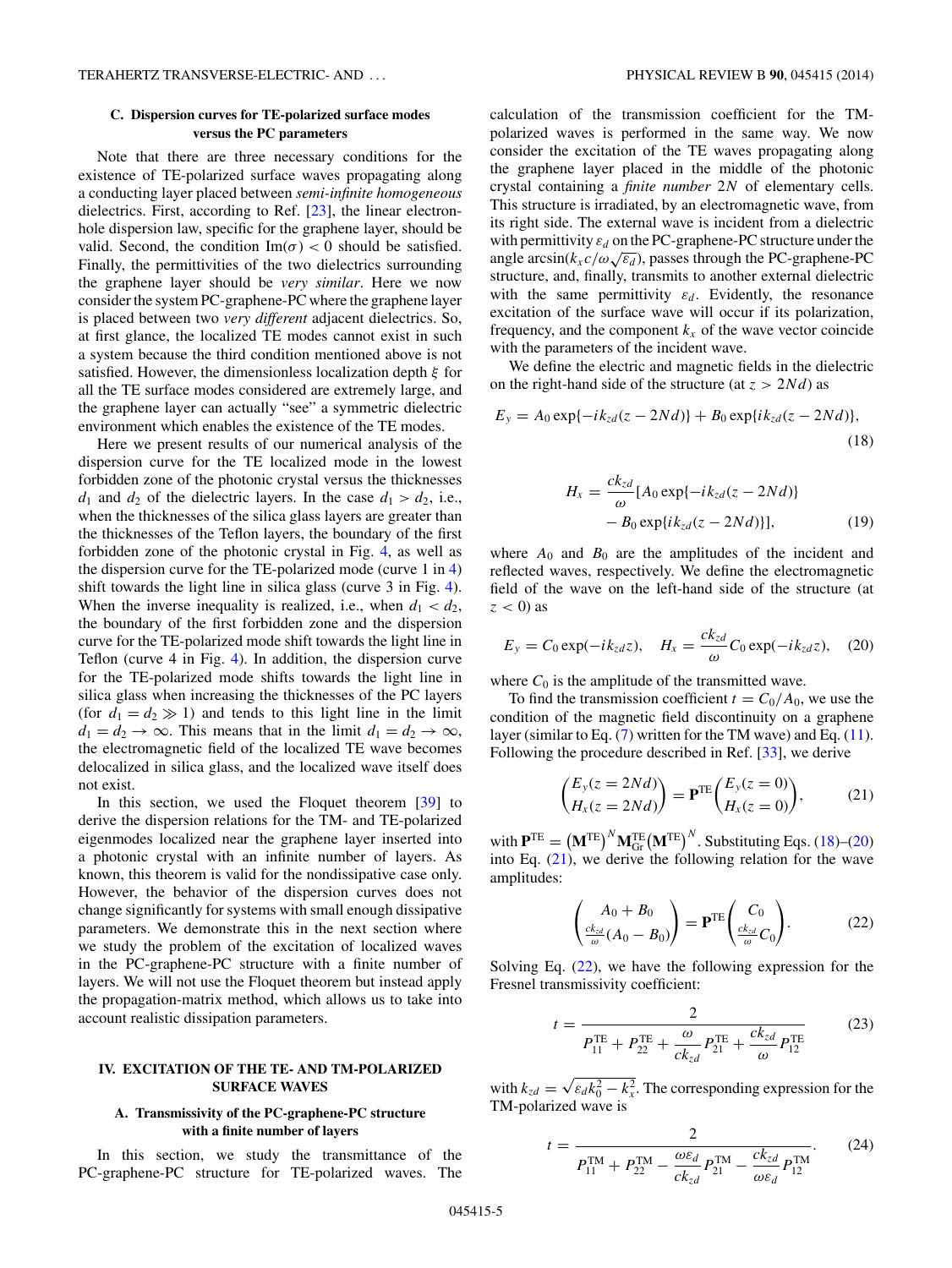

FIG. 6. (Color online) Frequency dependence of the transmissivity  $D(\omega)$  for the PC-graphene-PC structure for the TE (curve A) and TM (curve B) waves. The resonance frequencies and the values of other parameters correspond to the squares on the dispersion curves in Figs. [2](#page-2-0) and [3.](#page-3-0) Note that we have  $k_{z/d}/k_x \approx 6.92$  and  $k_{z/d}/k_x \approx 6.93$ for the maxima on curves A and B, respectively.

Here  $P_{jk}^{TM}$  and  $P_{jk}^{TE}$  are the elements of the matrices  $P^{TE}$  and  ${\bf P}^{TM} = ({\bf M}^{TM})^N {\bf M}_{Gr}^{TM} ({\bf M}^{TM})^N$ . The matrices  ${\bf M}_{Gr}^{TE}$  and  ${\bf M}_{Gr}^{TM}$  are

$$
\mathbf{M}_{\text{Gr}}^{\text{TE}} = \begin{pmatrix} 1 & 0 \\ 4\pi\sigma/c & 1 \end{pmatrix}, \quad \mathbf{M}_{\text{Gr}}^{\text{TM}} = \begin{pmatrix} 1 & -4\pi\sigma/c \\ 0 & 1 \end{pmatrix}. \tag{25}
$$

We now study the frequency dependence  $D(\omega) = |t(\omega)|^2$  of the transmissivity of the PC-graphene-PC structure, which should have a sharp maximum when the resonance excitation of the surface wave takes place. Figure 6 shows the frequency dependence  $D(\omega)$  for the TM- and TE-polarized waves at  $\omega_0 = 2\pi \times 10^{12} \text{ s}^{-1}$ ,  $k_x c/\omega_0 = 0.1$ ,  $N = 15$ ,  $\varepsilon_d = 1$ (vacuum), and  $v = 2 \times 10^{12} \text{ s}^{-1}$ . The chosen value of the relaxation frequency is in agreement with the theoretical and experimental results [\[32,35,40\]](#page-6-0). The resonance peaks of the transmissivity are observed within the forbidden zone at frequencies that correspond to the open squares on the dispersion curves in Figs. [2](#page-2-0) and [3.](#page-3-0) Note that these peaks are







FIG. 8. (Color online) The distribution of the squared amplitude  $|H_x(z)|^2$  of the dimensionless magnetic field for the TE-polarized wave  $H<sub>x</sub>(z)$  in the PC-graphene-PC structure.

clearly seen in spite of the weak localization of the excited modes. The positions of the peaks, which can be measured for any wave polarization, and the quite-simple Eqs. [\(10\)](#page-1-0) and [\(17\)](#page-2-0) allow one to calculate the graphene conductivity in the centimeter, millimeter, and submillimeter wavelength frequency ranges. Note also that in the absence of the graphene layer in PC, the peaks of the transmissivity are not observed.

### **B. Spatial distributions of the squared electromagnetic-field amplitudes for the excited localized waves**

The presence of a graphene layer within a photonic crystal results in a concentration of the electromagnetic field near it. In this section, we discuss the spatial distribution of the squared amplitudes  $|E_y(z)|^2$  and  $|H_x(z)|^2$  of the electric and magnetic fields in the problem of the excitation of the localized wave by the incident electromagnetic wave (see the previous section). The distributions of  $|E_x(z)|^2$  and  $|H_y(z)|^2$  for the TM-polarized wave are qualitatively the same as the distributions  $|E_y(z)|^2$ and  $|H_x(z)|^2$  for the TE wave. For numerical calculations, we chose the frequency which corresponds to the maximum of the peak on curve A in Fig. 6. The results of the calculations are shown in Figs. 7 and 8. The values  $|E_y(z)|^2$  and  $|H_x(z)|^2$ are normalized to the corresponding values of the incident wave. The dashed vertical lines in the figures show the position of the graphene layer. We assume that the light is incident from the right-hand side of the structure, i.e., the wave propagates from the unit cell with number 30 to the unit cell with number 1. Figures 7 and 8 show that the maxima in the distributions of the electric and magnetic fields are near the graphene plane. In addition, the value of  $|H_x(z)|^2$  suffers a discontinuity on the graphene plane (see the inset in Fig. 8) which is caused by the ac current excited in the graphene layer by the incident wave.

# **V. CONCLUSION**

To conclude, we predict the coexistence of localized TEand TM-polarized surface electromagnetic waves in a PCgraphene-PC structure. These waves can propagate *in the same frequency range* due to the zone structure of the photonic crystal, in contrast to the waves localized near the graphene